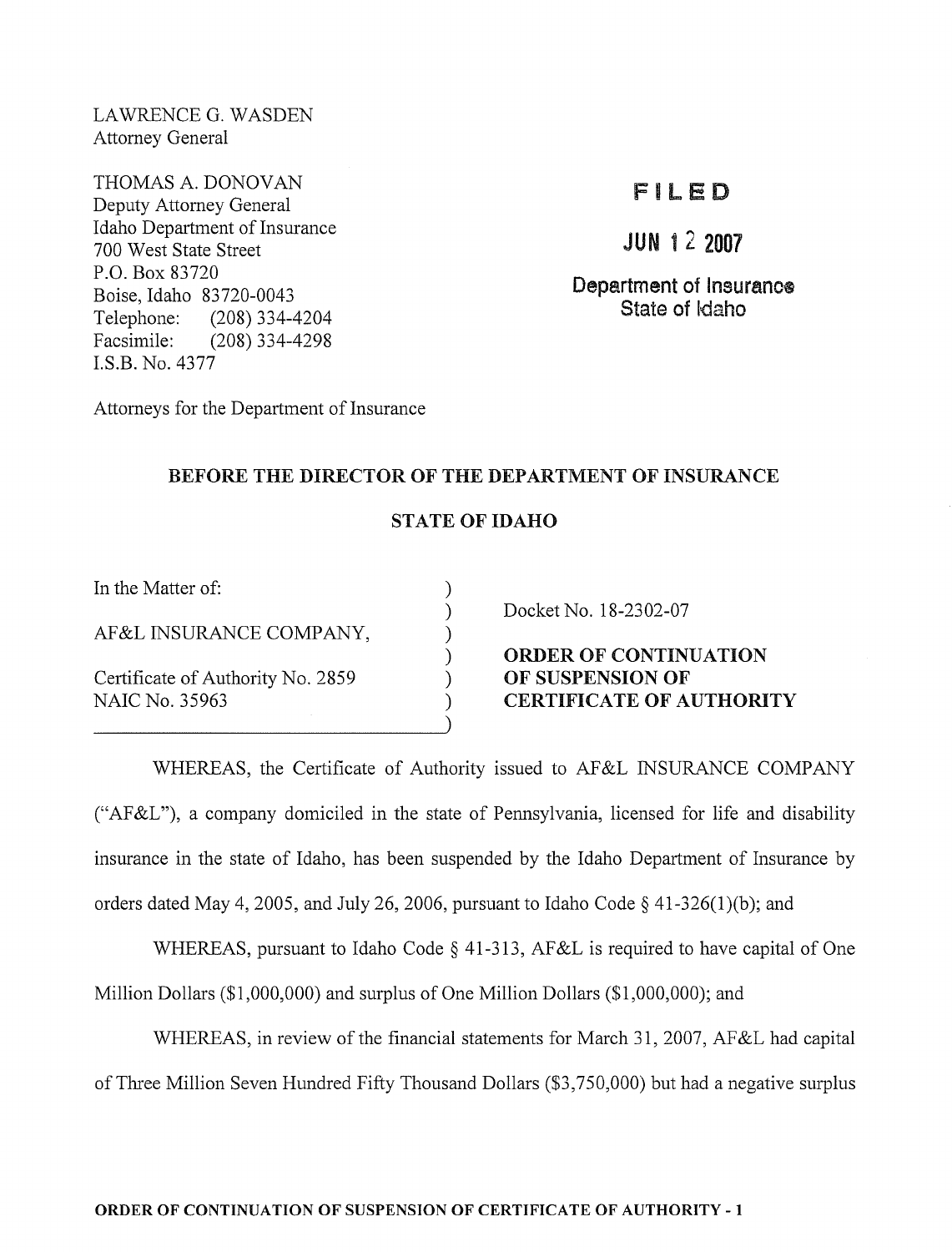of Four Hundred Fifty-Two Thousand Seven Hundred Seventy-Four Dollars (\$452,774) and continues to fail to meet the surplus requirement set forth at Idaho Code § 41-313;

NOW, THEREFORE, IT IS HEREBY ORDERED, pursuant to the provisions of Idaho Code § 41-326(1)(b), that Certificate of Authority No. 2859, issued to AF&L be CONTINUED in SUSPENSION effective immediately, and that AF&L comply with each of the requirements of Idaho Code § 41-329, including § 41-329(2) which states: "During the suspension period the insurer shall not solicit or write any new business in this state, but shall file its annual statement, pay fees, licenses, and taxes as required under this code, and may service its business already in force in this state, as if the certificate of authority had continued in full force", and that pursuant to this section, said suspension be continued for a period of one (1) year from the date of this Order. The Director may terminate the suspension sooner if the cause for said suspension is terminated and AF &L is otherwise in compliance with the provisions of Title 41, Idaho Code.

### **NOTIFICATION OF RIGHTS**

This is a final order of the agency. Any party may file a motion for reconsideration of this final order within fourteen (14) days of the service date of this order. The agency will dispose of the petition for reconsideration within twenty-one (21) days of its receipt, or the petition will be considered denied by operation of law. See Section 67 -5246(4), Idaho Code.

Pursuant to Sections 67-5270 and 67-5272, Idaho Code, any party aggrieved by this final order or orders previously issued in this case may appeal this final order and all previously issued orders in this case to district court by filing a petition in the district court of the county in which:

- 1. A hearing was held,
- ii. The final agency action was taken,

#### **ORDER OF CONTINUATION OF SUSPENSION OF CERTIFICATE OF AUTHORITY** - 2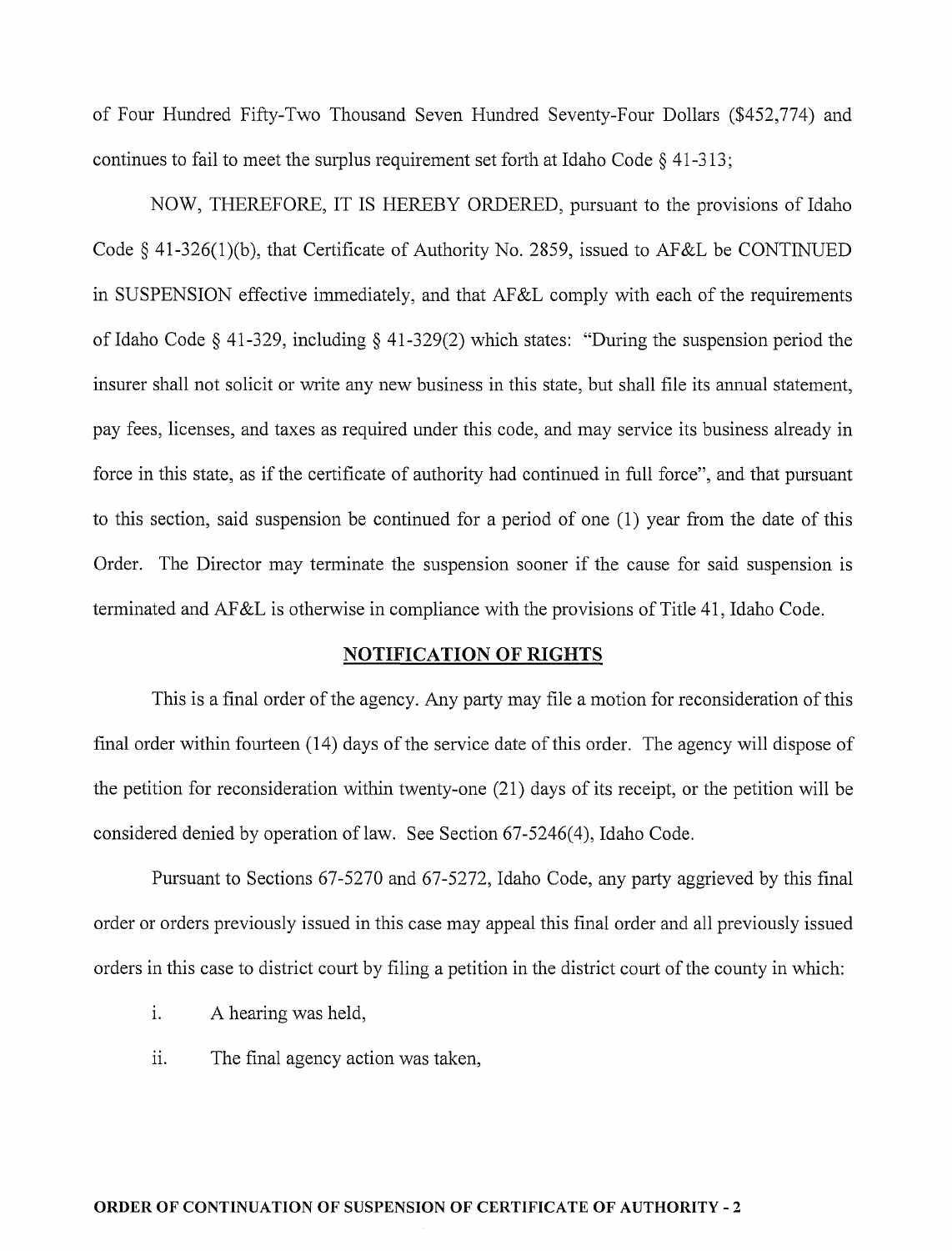- iii. The party seeking review of the order resides, or operates its principal place of business in Idaho, or
- iv. The real property or personal property that was the subject of the agency action is located.

An appeal must be filed within twenty-eight (28) days (a) of this final order, (b) of an order denying any petition for reconsideration, or (c) the failure within twenty-one (21) days to grant or deny a petition for reconsideration, whichever is later. See Section 67-5273, Idaho Code. The filing of an appeal to district court does not itself stay the effectiveness or enforcement of the order under appeal.

DATED and EFFECTIVE this  $\iiint_{\alpha} \mathcal{D}^i$  day of June 2007.

MW. DEAL, Director Idaho Department of Insurance